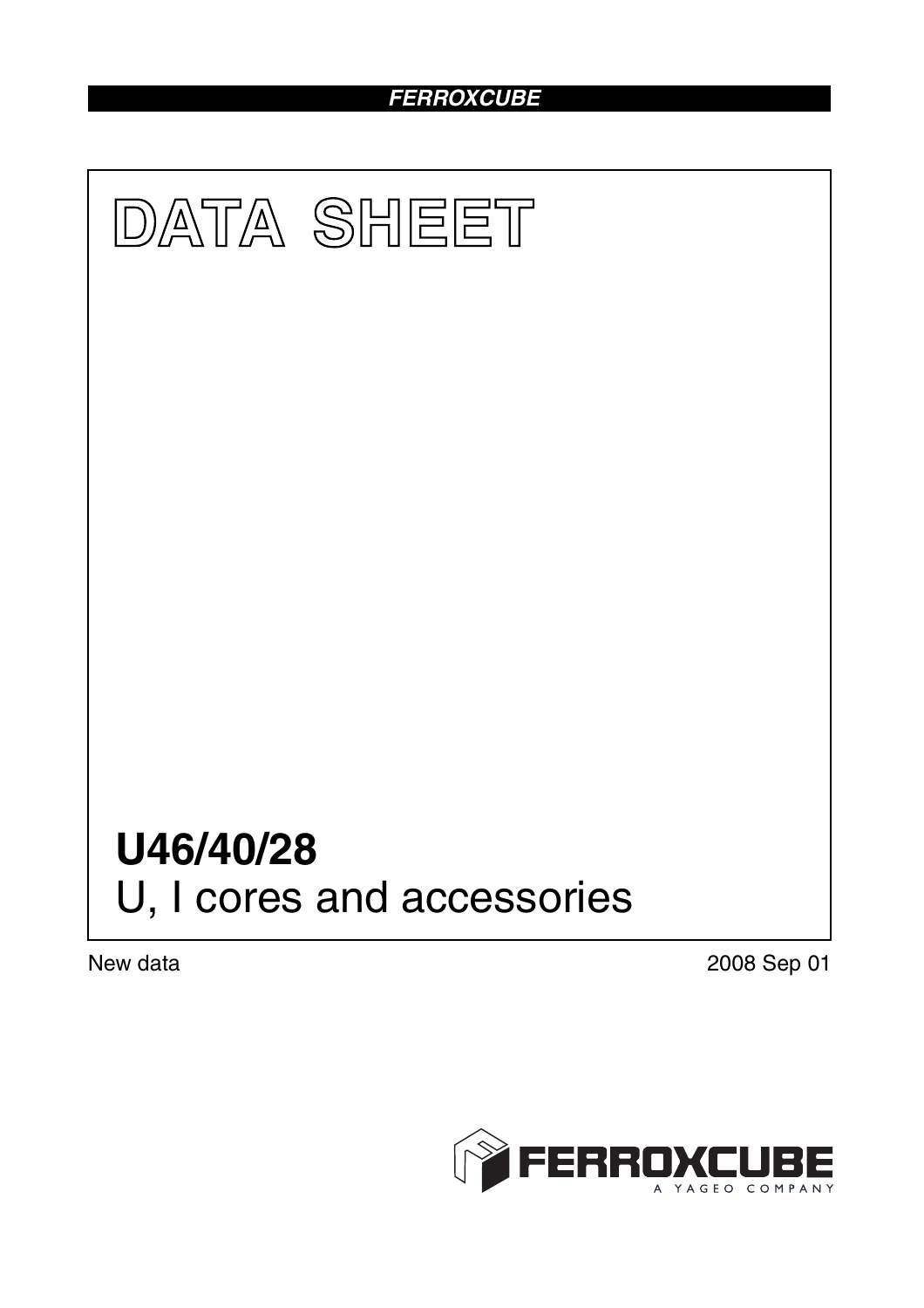## U, I cores and accessories U46/40/28

#### **U CORES**

#### **Effective core parameters**

| <b>SYMBOL</b>               | <b>PARAMETER</b>  | <b>VALUE</b>  | <b>UNIT</b>     |
|-----------------------------|-------------------|---------------|-----------------|
| $\Sigma(I/A)$               | core factor (C1)  | 0.464         | $mm-1$          |
| $V_{e}$                     | effective volume  | 71300         | mm <sup>3</sup> |
| l <sub>e</sub>              | effective length  | 182           | mm              |
| $A_{\rm e}$                 | effective area    | 392           | mm <sup>2</sup> |
| $\mathsf{A}_{\mathsf{min}}$ | minimum area      | 392           | mm <sup>2</sup> |
| m                           | mass of core half | $\approx$ 182 | g               |



#### **Core halves**

AL measured on a combination of 2 U cores.

| <b>GRADE</b> | A <sub>L</sub><br>(nH) | μe             | <b>TYPE NUMBER</b> |
|--------------|------------------------|----------------|--------------------|
| 3C90         | 6000 $\pm$ 25 %        | $\approx$ 2215 | U46/40/28-3C90     |
| 3F3          | 5100 $\pm$ 25 %        | $\approx$ 1880 | U46/40/28-3F3      |

Cores can be gapped on request in one leg.

#### **Properties of core sets under power conditions**

|                 | B (mT) at                                       |                                                  | CORE LOSS (W) at                                |                                                 |
|-----------------|-------------------------------------------------|--------------------------------------------------|-------------------------------------------------|-------------------------------------------------|
| <b>GRADE</b>    | $H = 250$ A/m;<br>$f = 25$ kHz;<br>$T = 100 °C$ | $f = 100$ kHz;<br>$B = 100 mT$ ;<br>$T = 100 °C$ | $f = 100$ kHz;<br>$B = 200$ mT;<br>$T = 100 °C$ | $f = 400$ kHz;<br>$B = 50 mT$ ;<br>$T = 100 °C$ |
| 3C90            | $\geq$ 320                                      | $\leq 9.6$                                       | $\leq 45$                                       |                                                 |
| 3F <sub>3</sub> | $\geq 320$                                      | $\leq 9.6$                                       |                                                 | $\leq 45$                                       |